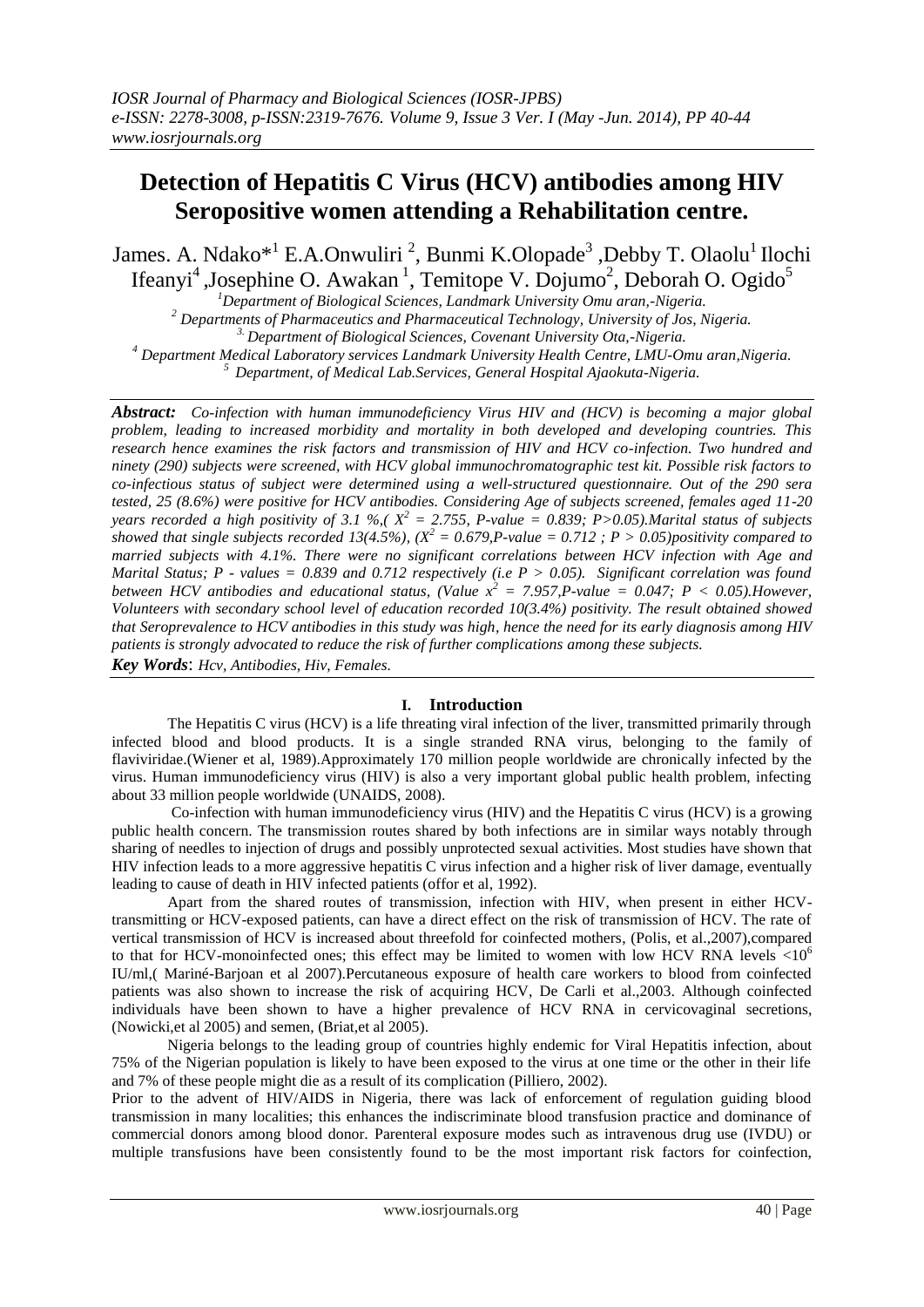(Tedaldi.,2003).Available data showed that the prevalence of hepatitis C virus among local commercial blood donor in Nigeria ranged from 12.3-14.0 % (Ajayi 1992).

Globally, more attention is given to hepatitis C virus –HIV co-infection as a result of its higher frequency of chronic disease. (Piliero, 2002), and more so, hepatitis C virus -HIV co- infection is capable of impairment of the immune system recovery after starting antiretroviral therapy, resulting in therapy complicated treatment.

# **II. Material and methods**

## **Study area**

The study was carried out among certified HIV positive female subjects attending Mangu Rehabilitation Center.

## **Study population**

A total of two hundred and ninety (290) blood samples were obtained from the volunteer female study subjects.

#### **Questionnaire**

A well-structured questionnaire was administered to the volunteer subjects to obtain demographic and other relevant data.

#### **Ethical Clearance and Consent:**

Ethical clearance was obtained from the relevant committee for using humans as study subjects while Informed consent was obtained as a response from the Volunteer subjects recruited for the study.

#### **Sample collection and assay**

3ml of blood was collected and placed into a sterile vacutainer tube and allowed to clot.The sera were separated into sterile cryovials and stored at  $-20^{\circ}$ c until further use.

Laboratory test for HCV: The HCV one step Hepatitis C virus Immunochromatographic test strip.

## **Principles of the test**

The HCV one step Hepatitis C virus test strip (Serum plasma) is a qualitative membrane based immunoassay for the detection of antibody to HCV in serum or plasma. The membrane is coated with recombinant HCV antigen on the test line region of the strip. During testing, the serum or plasma specimen reacts with the protein coated particles. The mixture migrates upward on the membrane chromatographically by capillary action to react with recombinant HCV antigen and generate a coloured line; Presence of this coloured line indicates a positive result, while its absence indicates a negative result. To serve as a procedural control, a coloured line will always appear at the control line region indicating that proper volume of specimen has been added and membrane wicking has occurred.

# **III. Results**

A total of two hundred and ninety samples (290) were collected. The overall result showed that 25 (8.62%) subjects screened were found to be sero-positive to the HCV while 265 (91.4%) were negative as shown in Table 1 below.

Table 2 shows the age distribution of the subjects screened for HCV antibodies. The highest prevalence was found among those aged 11-20years with 9 (3.1%) while those aged 21-30 years recorded 7(2.2%). The lowest prevalence was recorded among those age 51-60 years and 71-80 years with O. (0.00%) and 0 (0.00%) respectively.

Table 3 showed prevalence based on marital status, single female subjects had the highest prevalence of 13 (4.5%) while married females with 12 (4.1%). There was no significant relationship between marital status and HCV antibodies in these subject.

Table 4 showed the educational distribution of the females with the highest prevalence to HCV antibodies found among those with secondary education with a record of 10(3.4%). Those without formal education had 6(2.1%). The lowest prevalence were recorded among subjects with at most tertiary education with 4(1.4%) there was significant relationship between HCV and educational distribution.

Table 5 showed a prevalence based on clinical risk factors, highest prevalence was found among subjects without a record of any risk factors with 11 (3.8%), while those who has had blood transfusion recorded a prevalence of 7 (2.4%). The lowest prevalence was recorded among subject with a history of sexually transmitted disease (STD) with 3(1.0%) rate of positivity. This was a significant relationship between HCV and clinical risk factors.

Table 6 shows prevalence based on life style. The highest prevalence to HCV antibodies was found among non alcoholics with 11(3.8%) while individuals that consume local brew alcohol had 6(2.1%).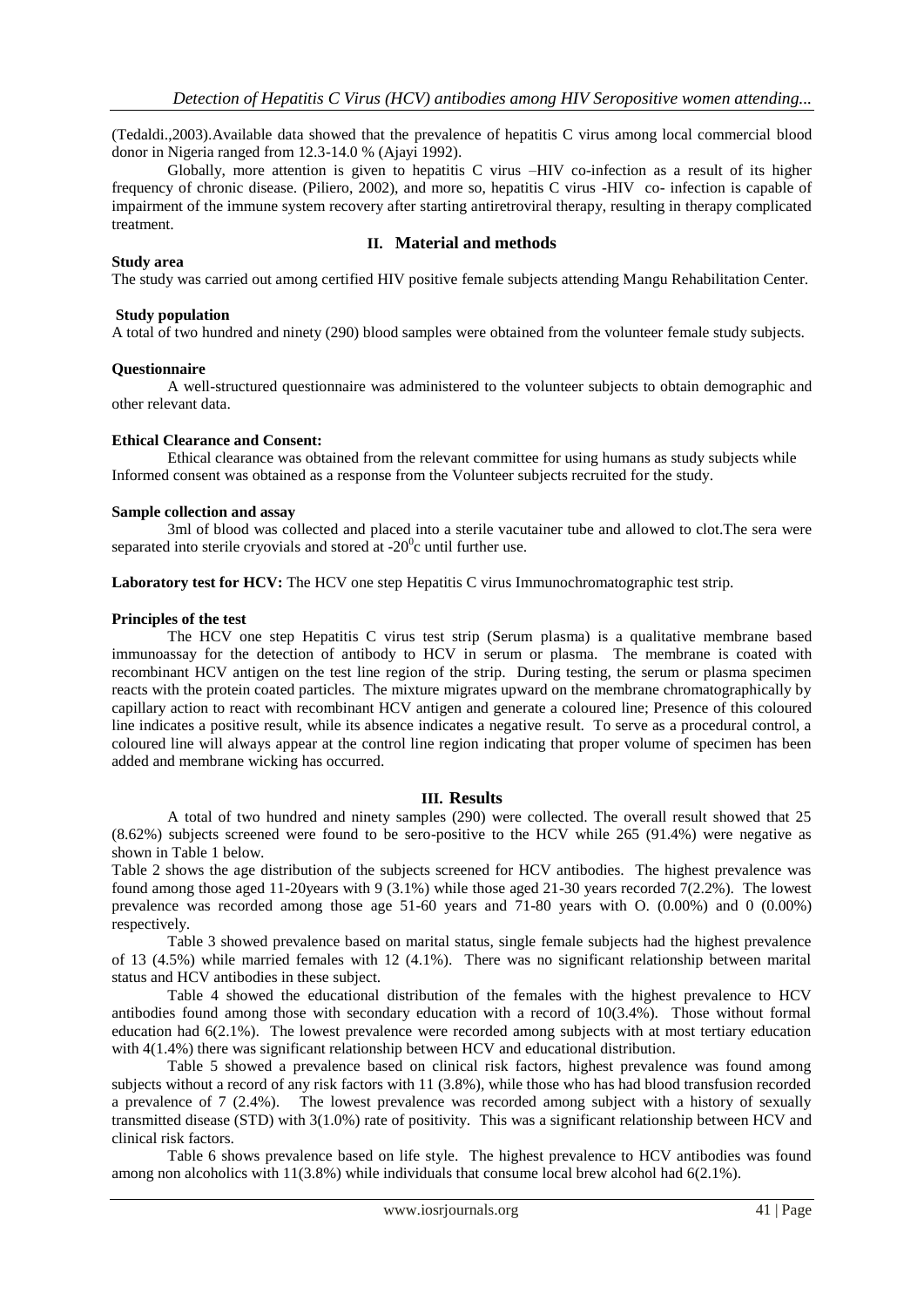| Age          | No. of Samples Per age Group | No.s Positive $(\% )$ | Nos. Negative $(\% )$ |
|--------------|------------------------------|-----------------------|-----------------------|
| $11 - 20$    | 107                          | 9(3.1)                | 98 (33.8)             |
| 21.30        | 102                          | 7(2.4)                | 95 (32.80)            |
| $31-40$      | 46                           | 5(1.7)                | 41(14.1)              |
| $41 - 50$    | 23                           | 3(1.0)                | 20(6.9)               |
| 51-60        | 6                            | 0(0.0)                | 6(2.1)                |
| 61-70        |                              | 1(0.3)                | 4(1.4)                |
| 71-80        |                              | 0(0.0)                | 1(0.3)                |
| <b>Total</b> | 290                          | 25(8.6)               | 265(91.4)             |

Table 1: **Age Distribution Of Hcv Antibodies Among Hiv Positive Females.**

(Value  $x^2 = 2.755$ , df 26, P-value = 0.8 39, where P>0.05).

**Marital Status No. of Samples No.s Positive (%) Nos. Negative (%)** Singles 146 146 13 (4.5) 133 (45.9) Married 137 12 (4.1) 125 (43.1) Divorced  $7$  0  $(0.00)$  7 2.4) **Total 290 25 (8.6) 265 (91.4)**

(Value  $x^2 = 0.679$ , df = 2, P – value = 0.712 where P > 0.05)

#### Table 3:**Distribution Of Hcv Antibodies Based On Education Status Of Subjects.**

| <b>Education Status</b> | <b>No. of Samples</b> | No.s Positive $(\% )$ | Nos. Negative $(\% )$ |
|-------------------------|-----------------------|-----------------------|-----------------------|
| Primary                 | 48                    | 5(1.7)                | 43 (14.8)             |
| Secondary               | 126                   | 10(3.4)               | 116(40.0)             |
| Tertiary                | 88                    | 4(1.4)                | 84 (29.0)             |
| No. Education           | 28                    | 6(2.1)                | 22(7.6)               |
| <b>Total</b>            | 290                   | 25(8.6)               | 265(91.4)             |

(Value  $x^2 = 7.957$ , df = 3, P – value = 0.047 where P < 0.05)

## Table 4: **Distribution Of Hcv Antibodies Based On Clinical Risk Factors.**

| <b>Risk Factors</b>                                                 | <b>No. of Samples</b> | No.s Positive $(\% )$ | Nos. Negative $(\% )$ |
|---------------------------------------------------------------------|-----------------------|-----------------------|-----------------------|
| Surgery                                                             | 58                    | 4(1.4)                | 54 (18.6)             |
| <b>Blood Transfusion</b>                                            | 81                    | 7(2.4)                | 74(25.5)              |
| Sexually Transmitted Disease (STD)                                  | 98                    | 3(1.0)                | 95(32.8)              |
| No history of any Risk Factors.                                     |                       | 11(3.8)               | 42 (14.5)             |
| <b>Total</b>                                                        | 290                   | 25(8.6)               | 265(91.4)             |
| $(N_{c1} N_{c1}$ 12.070. If 2. D $\ldots$ 1 0.002 L, D $\neq$ 0.05) |                       |                       |                       |

(Value  $x^2 = 13.970$ , df = 3, P – value = 0.003 where P < 0.05)

#### Table 5: **DISTRIBUTION OF HCV ANTIBODIES BASED ON TYPE OF ALCOHOL CONSUMED.**

| <b>Type of Alcohol</b> | <b>No. of Samples</b> | No.s Positive $(\% )$ | Nos. Negative $(\% )$ |
|------------------------|-----------------------|-----------------------|-----------------------|
| Beer                   | 54                    | 3(1.0)                | 51 (17.6)             |
| <b>Hot Drink</b>       | 29                    | 1(0.3)                | 28(9.7)               |
| Local                  | 72                    | 6(2.1)                | 66(22.8)              |
| Others                 | 18                    | 4(1.4)                | 14(4.8)               |
| None                   | 117                   | 11(3.8)               | 106(36.5)             |
| <b>Total</b>           | 290                   | 25(8.6)               | 265(91.4)             |

(Value  $x^2 = 5.954$ , df = 4, P – value = 0.203 where P > 0.05).

# **IV. Discussion**

Human immunodeficiency virus (HIV) infection leads to the suppression of the immune system as the virus destroys the CD4 cells that help the host cell immune system to produce immune response to infections (Nelson, 2003). In HIV infected patients, co-infection with Hepatitis C virus (HCV) has been associated with reduced rate of survival (Ockenga et al., 1997).

The increased risk of HCV related advanced liver disease in people with HIV infection makes early diagnosis of HCV a priority (Amin et al., 2004). The desired attention has not been given to the care delivery system largely to lack of information.

In this study, 25 (8.6%) of the female subjects screened were sero-positive for HCV antibody, which is lower compared to a similar study conducted among patients in Brazil with 36.2% prevalence, (Segurado et al., 2004).

A similar work conducted in USA, recorded 35% prevalence, (Veruccli et al., 2004),while in a study conducted at India a record of 21% was observed (Bhattachanya et al., 2003) and that at Cameroon gave a prevalence of 12.1% (Kobayashi et al., 2002).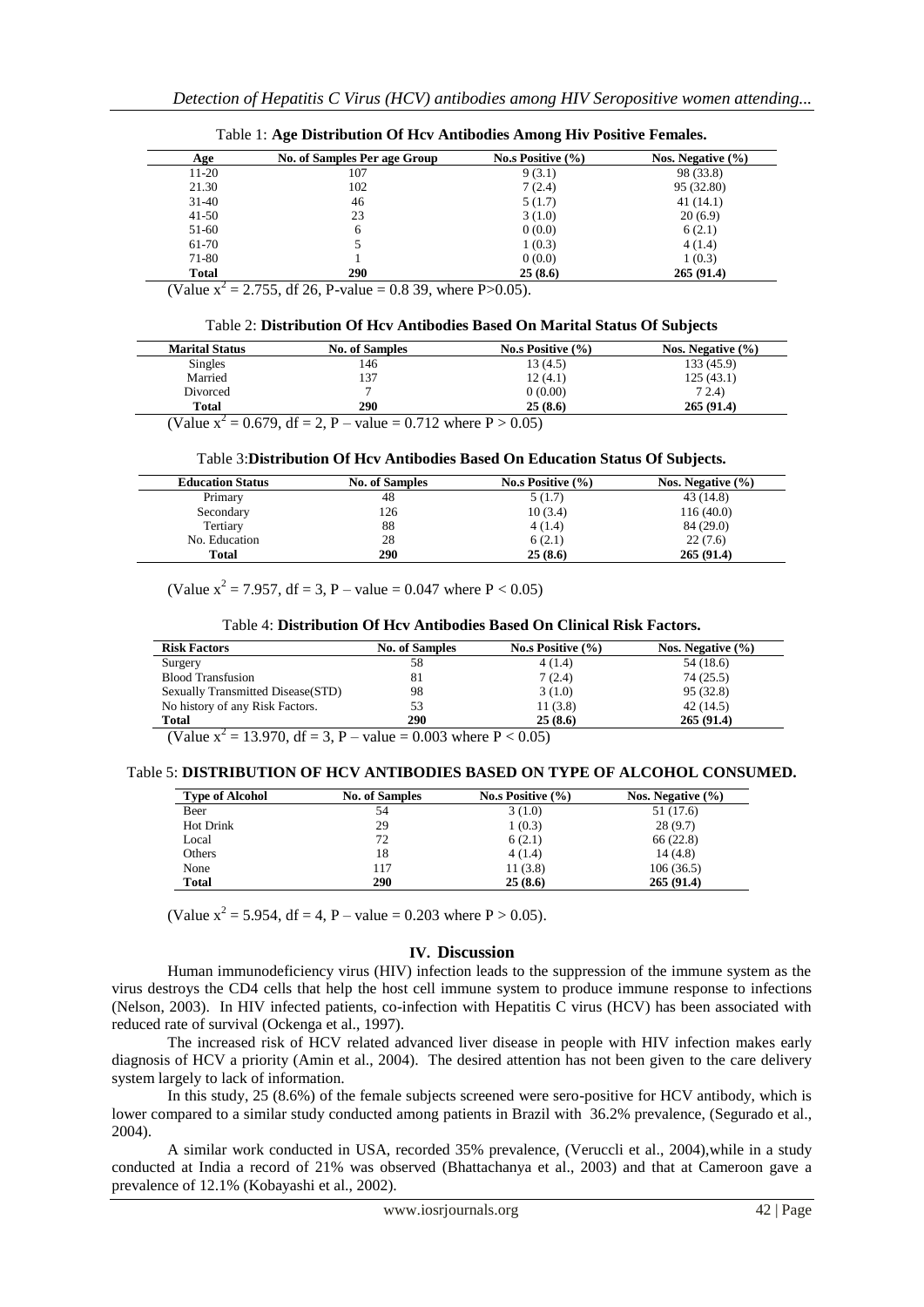The result of this study showed a higher prevalence of (8.6%) compared to a similar work done in Jos with a record of 5.7% prevalence (Invama et al. 2005). A lower prevalence of  $(4.0\%)$  was recorded among female subjects in the work done by Inyama et al., 2005 as compared to this study with a prevalence of 8.6%.

A number of studies have confirmed that age is a factor for disease susceptibility and progression (Veruccli et al., 2004). The highest prevalence was in the age group 11-20 with a prevalence of 3.1%.This is due to the fact that these age groups constitutes very active individuals in the society and through their social activities and lifestyles could be prone to infection. There was no statistical significance between age group with HCV antibodies with  $P > 0.05$ .

There is a high prevalence among both the singles and the married with 4.5% and 5.1% respectively. This is so because sexual behaviours are usually considered of secondary importance in determining the risk of HCV infection (Segurado et al., 2004).

Prevalence of HCV with respect to educational status gave the highest prevalence among those with secondary education with 3.4%.This is lower compared to the work done by Lohiya et al., 2009 with a prevalence of 9.9%.There was a statistical significant association between HCV and educational status with P < 0.05. This finding is however revealing as the low level of education might affect the reliability of information regarding the modes of transmission of HCV in these patients.

Prevalence of HCV with regards to clinical risk factors showed a high prevalence among those without recorded cases of any risk factors with 3.8% prevalence.Factors that have been documented as risk factors including: history of blood transfusion, history of STIs apart from HIV, history of surgery, having multiple sex partners, and injecting drug use were also analyzed (Table 4). However there was a statistical significance between clinical risk factors and HCV antibodies among the subjects screened, with  $P < 0.05$  in this study High prevalence was also found among those who do not consume alcohol with 3.8% prevalence; however there is no statistical significance between alcoholic life style and HCV antibodies with  $P > 0.05$ .

#### **V. Conclusion**

Therefore, the high prevalence of HCV/HIV co-infection in this study can probably be attributable to lack of adequate information about HCV.This study also showed the importance of routine HCV screening in developing nations. The result obtained portrays the fact of in-adequate information about HCV by the subjects studied. Our findings call for a proper enlightenment campaign on the scourge of this Virus particularly in developing nations. This study equally advocates early screening of HCV antibodies for HIV patients because of the high prevalence recorded in this study.

#### **Reference**

- [1]. Ajayi O.I (1992). Risk factor and seron prevalence of hepatitis C antibody in blood donors in Nigeria. East African Med J. **77**:410- 12.
- [2]. Amin J, Kaye M, Skidmore S, et al. HIV and hepatitis C coinfection within the CAESAR study. HIV Med 5(3):174-179. 2004
- [3]. Bhattacharya S, Badrinath S, Hamide A and Sujatha S 2003 Coinfection with hepatitis C virus and human immunodeficiency virus among patients with sexually transmitted diseases in Pondicherry, South India; Indian J. Pathol. Microbiol. **46**:495–497
- [4]. Briat, A., E. Dulioust, J. Galimand, H. Fontaine, M. L. Chaix, H. Letur-Konirsch, S. Pol, P. Jouannet, C. Rouzioux, and M. Leruez-Ville. 2005. Hepatitis C virus in the semen of men coinfected with HIV-1: prevalence and origin. AIDS 19:1827-1835.
- [5]. De Carli, G., V. Puro, and G. Ippolito**.** 2003*. Risk of hepatitis C virus transmission following percutaneous exposure in healthcare workers.* Infection 31*(Suppl. 2)***:**22*-27.*
- [6]. Inyama P.U., Uneke C.J., Anyanwu G.I., Njoku O.M., Idoko J.H., Idoko J.A.,(2005): Prevalence of antibodies to HCV among Nigerian patients with HIV infection. Online Journal of Health Allied Science. 2:2.
- [7]. Kobayashi M, Ikeda K, Saitoh S, et al (2000). Incidence of primary cholangiocellular carcinoma of the liver in Japanese patients with hepatitis c virus-related cirrhosis. Cancer, **88**, 2471-7.
- [8]. Lohiya, G., Figueroa, L. & Lohiya, S. (2007). Bloodborne Pathogens Exposure from Occupational Fingernail Scratches. Journal of the National Medical Association, 99(11), 1271-1275.
- [9]. Mariné-Barjoan, E., A. Berrebi, V. Giordanengo, S. F. Favre, H. Haas, M. Moreigne, J. Izopet, J. Tricoire, A. Tran, C. Pradier, and A. Bongain. 2007. HCV/HIV co-infection, HCV viral load and mode of delivery: risk factors for mother-to-child transmission of hepatitis C virus? AIDS 21:1811-1815.
- [10]. Nelson M, Browne R, Asboe D, et al. (abstract F12/3) Increasing incidence of acute hepatitis C in HIV positive men secondary to sexual transmission, epidemiology and treatment. 9th European AIDS Conference. Warsaw, Poland. 2003.
- [11]. Nowicki, M. J., T. Laskus, G. Nikolopoulou, M. Radkowski, J. Wilkinson, W. B. Du, J. Rakela, and A. Kovacs. 2005. Presence of hepatitis C virus (HCV) RNA in the genital tracts of HCV/HIV-1-coinfected women. J. Infect. Dis. 192:1557-1565.
- [12]. Ockenga J, Stoll, M, Tillmann HL, et al. [Coinfection of hepatitis B and C in HIV- infected patients]. Wien Med Wochenschr 147(19-20):439-42. 1997
- [13]. Offor E., Ajati OI, Halim NKD,(1992). Epidemiologic study of the serum prevalence of hepatitis B surface antigen (HBsAg ) and HIV-1 in blood donors. Nig J Dis practice **2**:42-5.
- [14]. Piliero P.J (2002) : Hepatitis C virus and HIV co-infection. AIDS READ **443** (4): 448-51.
- [15]. Polis, C. B., S. N. Shah, K. E. Johnson, and A. Gupta**.** (2007). Impact of maternal HIV coinfection on the vertical transmission of hepatitis C virus: a meta-analysis. Clin. Infect. Dis. 44**:**1123-1131.
- [16]. Segurado AC, Braga P, Etzel A, Cardoso M.R (2004). Hepatitis C virus co-infectionn in a cohort of HIV-infected individuals from Santos, Brazil: seroprevalence and associated factors. AIDS Patients Care STDS 18: 135-143.